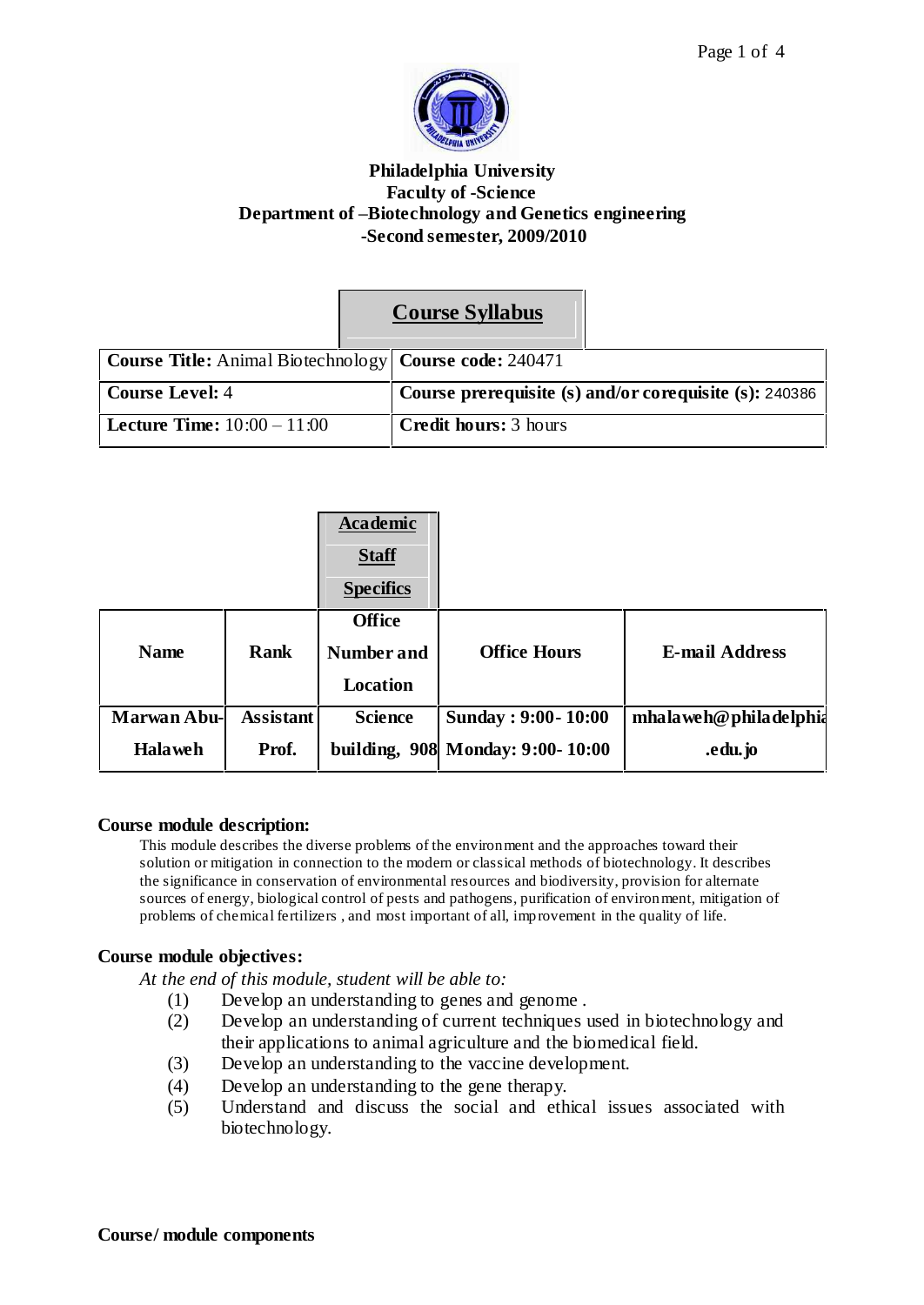# **Books (title , author (s), publisher, year of publication)**

1- Title: Gene Transfer to AnimalCells *Author(s) R.M.Twyman Publisher :* Garland Science/BIOS Scientific Publishers, 2005 ISBN 0-203-48923-3 2- Title: *Animal Transgenesis and Cloning. Author(s)* Louis-Marie Houdebine *Publisher :* John Wiley & Sons, 2003 ISBN: 0-470-84827-8 3- Title: Animal Biotechnology  $2<sup>nd</sup>$  edition. Author(s)/Editor(s): M. M. Ranga Publisher: Agrobios India ISBN**: 81-7754-155-2**

# **Teaching methods:**

Lectures, groups discussion.

# **Learning outcomes:**

# **Cognitive skills (thinking and analysis).**

- 1. Students will have a basic understanding of the scientific method.
- 2. Students will have the opportunity to practice thinking critically and analytically and reason logically using current information and past experiences.
- 3. Students will have practice in assessing basic sources of information and how to evaluate and use this information.

# **Communication skills (personal and academic).**

Students will gain experience in effective communication skills by practicing, listening, reading, writing and speaking clearly.

Short oral presentations of 5-8 minutes will be required of all students and will be given during a class period. Students will pick Animal Biotechnology topic and discuss specific issues related to the topic.

# **Practical and subject specific skills (Transferable Skills).**

- 1. Students will develop an awareness of the relationship between science and technology in terms of the life and Animal Biotechnology.
- **2.** Emphasis will be placed upon an analytical problem-solving approach to animal Biotechnology.

# **Assessment instruments**

| <b>Allocation of Marks</b>    |             |  |  |  |
|-------------------------------|-------------|--|--|--|
| <b>Assessment Instruments</b> | <b>Mark</b> |  |  |  |
| <b>First examination</b>      | 15          |  |  |  |
| Second examination            | 15          |  |  |  |
| Ten minuets Exams * 3         | 15          |  |  |  |
| Reports and presentations     | 5           |  |  |  |
| Final examination: 50 marks   | 50          |  |  |  |
| Total                         | 100         |  |  |  |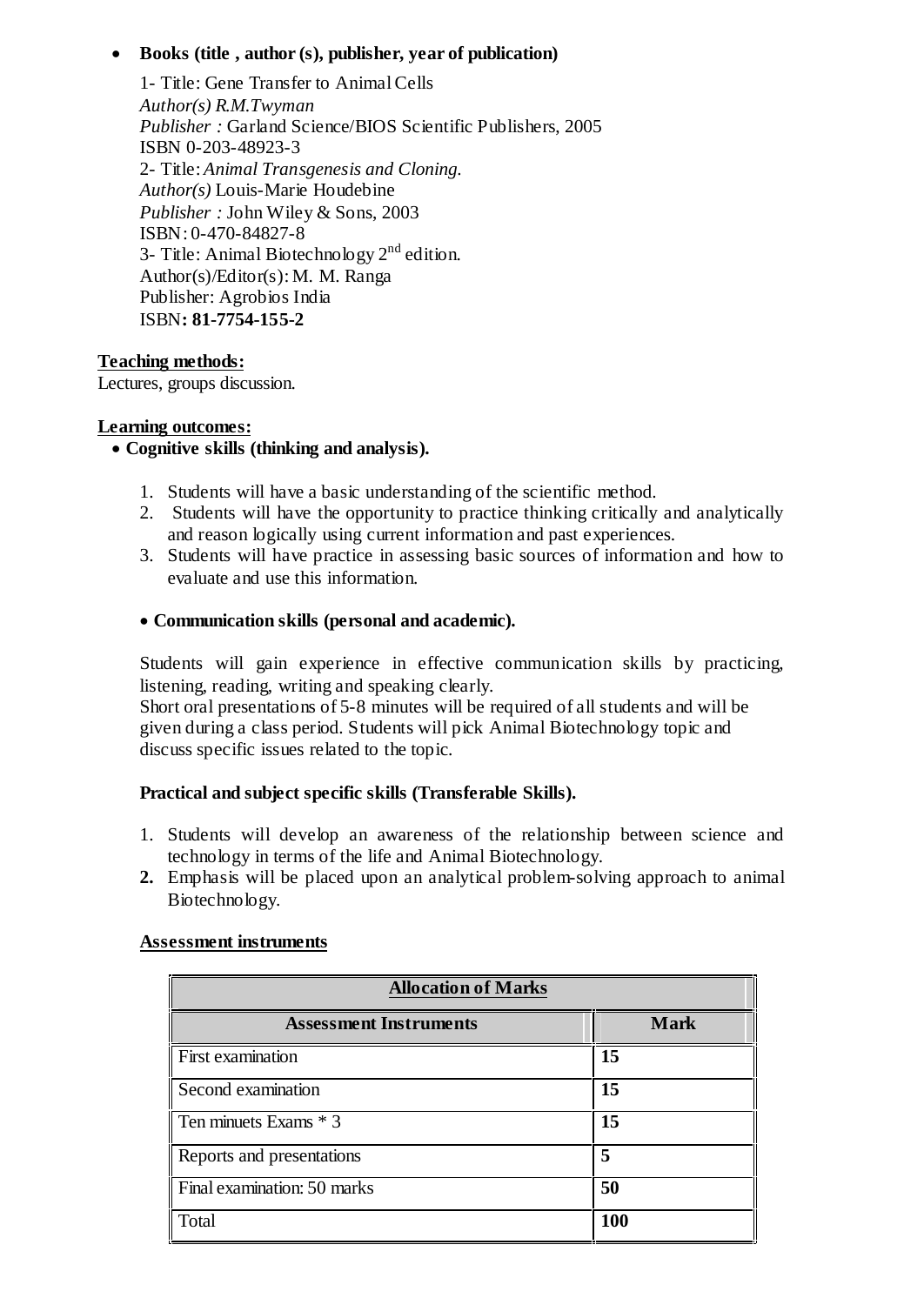| Week | <b>Subject</b>                                            |
|------|-----------------------------------------------------------|
| (1)  | Introduction and history                                  |
| (2)  | Preservation and maintenance of animal cell lines, cryo   |
|      | preservation and transport of animal germ plasma (i.e.    |
|      | semen, ovum and embryos).                                 |
| (3)  | Gene and Genome, Gene expression and regulation           |
| (4)  | Gene Transfer to Animal Cell                              |
| (5)  | Gene Transfer to Animal Cell                              |
| (6)  | Gene Transfer to Animal Cell                              |
| (7)  | Animal Germ cells and development                         |
| (8)  | Animal Germ cells and development                         |
| (9)  | Animal Germ cells and development                         |
| (10) | Valuable genes for animal biology.                        |
| (11) | Transgenic animals and gene knock-outs.                   |
| (12) | Transgenic animals in agriculture and nutritional science |
| (13) | DNA vaccine                                               |
| (14) | DNA Vaccine, Antibiotics as growth promotants             |
| (15) | Genomics and proteomics                                   |
| (16) | Molecular biological techniques for rapid diagnosis of    |
|      | genetic diseases and gene therapy.                        |

# **Expected workload:**

On average students need to spend 2 hours of study and preparation for each 50-minute lecture/tutorial.

# **Attendance policy:**

Absence from lectures and/or tutorials shall not exceed 15%. Students who exceed the 15% limit without a medical or emergency excuse acceptable to and approved by the Dean of the relevant college/faculty shall not be allowed to take the final examination and shall receive a mark of zero for the course. If the excuse is approved by the Dean, the student shall be considered to have withdrawn from the course.

# **Module references**

#### **Books**

*Students will be expected to give the same attention to these references as given to the Module textbook(s)*

1. Alberta B, Johnson A, Lewis J, Raff M, Roberts K, Walter P. 2002. Molecular biology of the Cell, 4th ed., Garland Publishing, New York.

#### **Journals**

 Any animal biotechnology journal will be of great benefits to the student for their assignment.